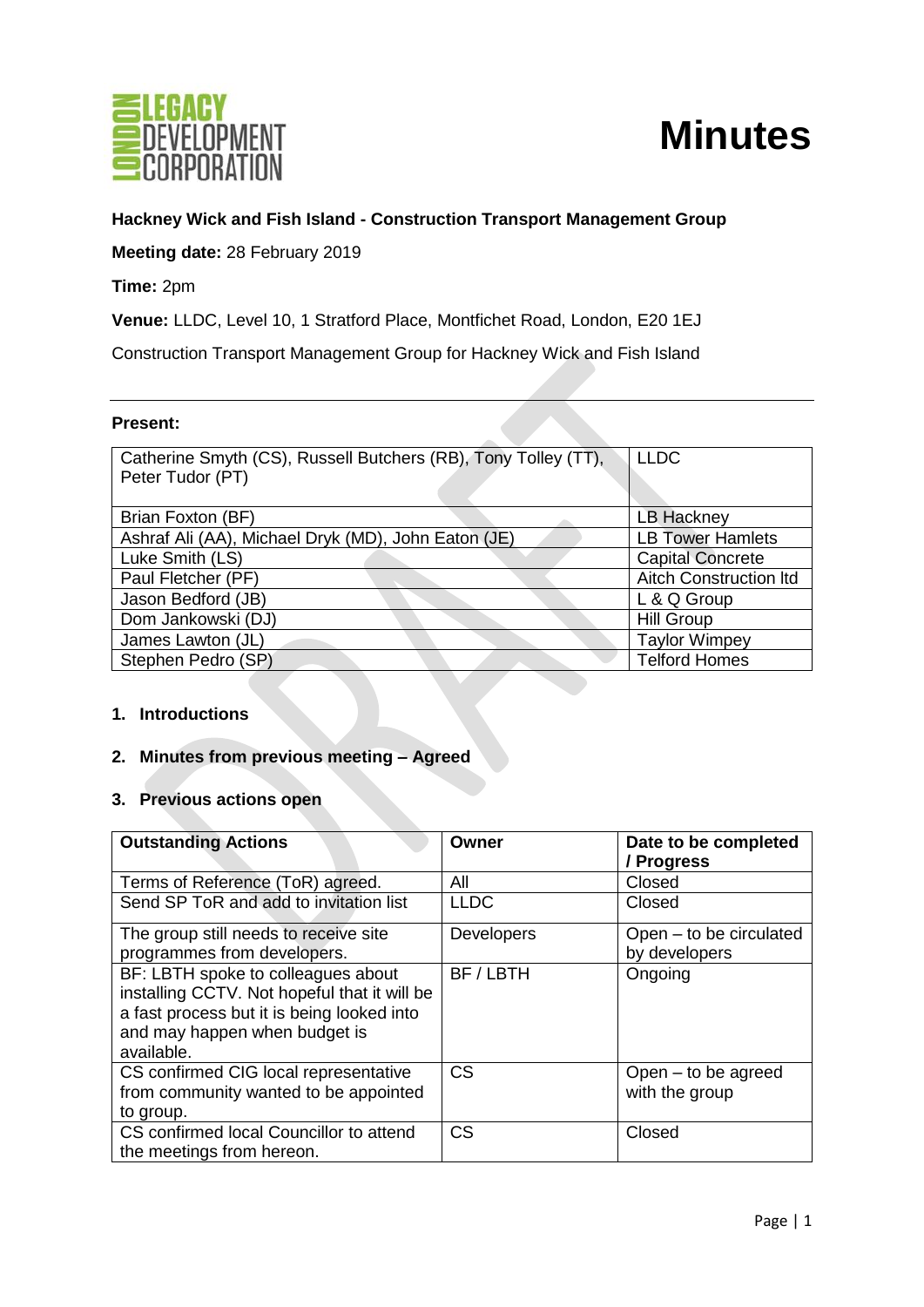| SB to speak to Lorna Blake about  | SB | open |
|-----------------------------------|----|------|
| communicating to local businesses |    |      |
| regarding delivery traffic.       |    |      |

## **4. Discussion on Development Sites:**

#### *Telford Homes – Stone Studios Wallis Road*

• SP: Allowed to remove spoil heap by LLDC – taking advantage of half term. Still in process of removing it with works to be completed by 1 March. Telford Homes are working on the revised remediation strategy which needs to be approved to be allowed to carry on works. 45 loads removed to date. Telford Homes aware of complaints but confirm that agreed limits have not been breached.

#### *Hills: Monier Road*

- DJ: Works consolidated to single site that fronts Wyke Road. Weston Homes appear to have finished. S278 works have been completed and parking bays and yellow lines repainted. It should be a requirement for developers working in HW&FI to attend this group. Some s278 work to be completed that will only require partial road closures.
- CS: That will be required in upcoming planning permissions as part of the legal agreement and construction management plan conditions. The next development on site is likely to be 90 Monier Road (Taylor Wimpey).
- MD: The area has vastly improved to how it was previously since the formation of this group. Issues with transport have been largely resolved and complaints received by LBTH have dropped dramatically. HWFI CTMG has had a significant positive influence on the situation and resulted in a massive improvement. Only issue currently is cars backing up on the roundabout during peak school periods.
- AA: Agreed there are issues with roundabout but there has been a massive improvement from two months ago when the situation seemed lawless.
- TT: Developers should be required to attend from demolition stage. Engie should attend next meeting in relation to the district heating installation as this is a major piece of work that will have an impact on the area.

## *L&Q: Bream Street*

- JB: The lollipop person is working well and has subdued Iron Works residents. The next 6 – 8 weeks will see a reduced amount of construction traffic onto highways as there will be fewer concrete loads. 3 of 6 blocks have been scaffolded and hoarded, reducing dust and the development has been self-contained inside the hoardings. L&Q have not received any complaints in the last month. Service requirements for developments should be added to meeting - i.e. UKPN, roundabout works – to allow sites to coordinate works. Gas installation may cause some interruption to roach road. S278 works have not yet been programmed in.
- TT: Looking at the ahead could be part of this meeting so that upcoming works can be plotted.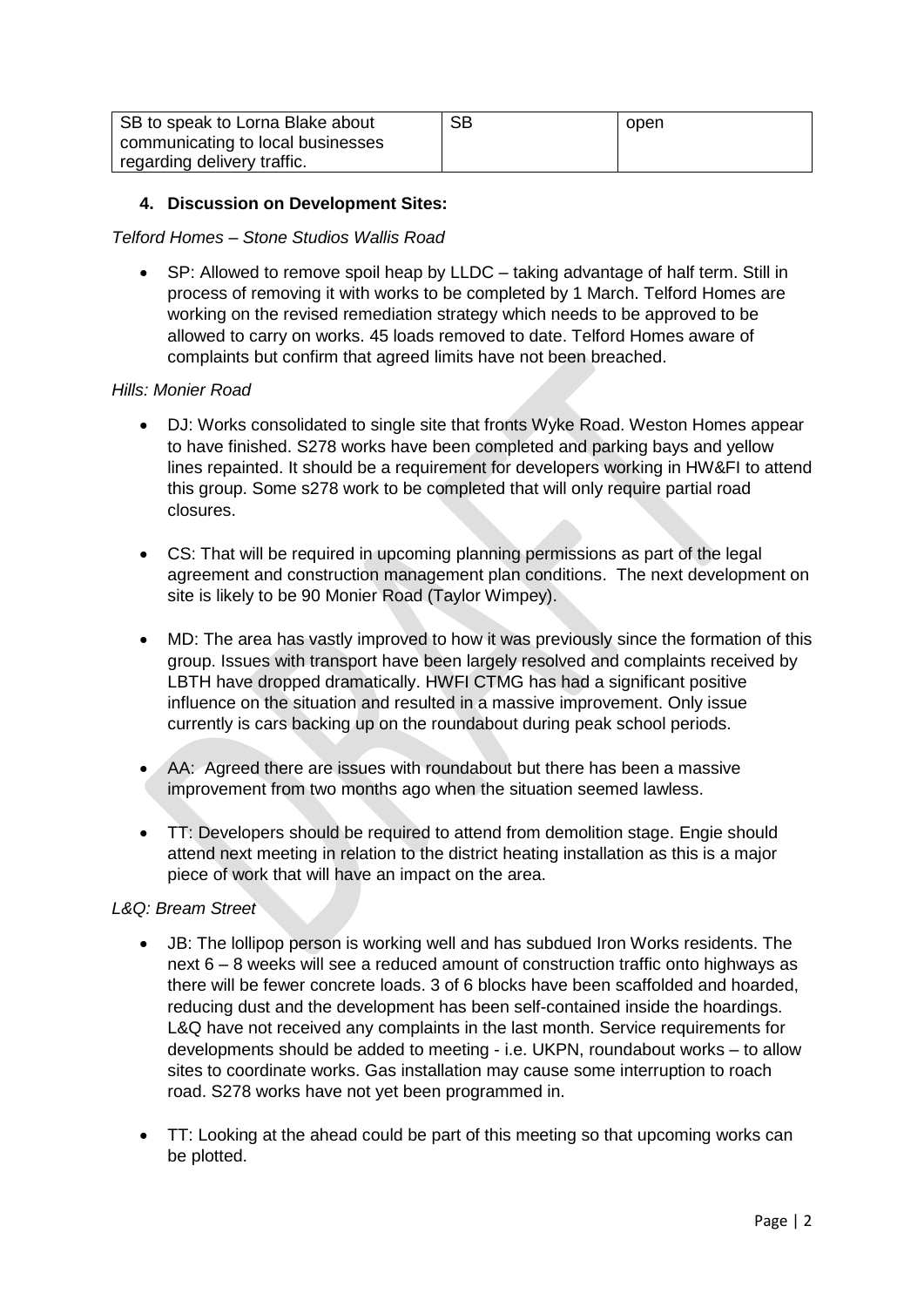#### *Balfour Beatty: H14 and H16 Bridges*

• LS: H16 – bridge is in. Back filling commenced. Drainage connections. Works on Stour Road. Footpaths already closed. Nothing further to be closed. H14 – once h16 is open then works can commence on H14. Likely to take place in April.

#### **Wayfinding**

- TT: Wayfinding at roundabout had been discussed to ensure contractors are going to the correct site. TT to set up a working group on this. Use of shapes for individual sites rather than colours. Needs to be clear who will be funding this. Flexible system needs to be discussed – to allow flexibility for future developments. All sites having their own signage might be messy.
- DJ: Signage makes it clear. Each contractor should do their own signage to an agreed theme. Signage may need approval from local planning authority depending on size.
- TT: Crime 'urban explorers' have been scaling buildings and tower cranes and this issue has occurred at the Holiday In Express opposite Rick Roberts Way in Stratford. Sites should be secured. Increase in surveying equipment being stolen as well as other equipment and tools.
- PT: Arcadia music event will not take place this year.
- BF: LBH mayoral meeting to talk about HWFI and wants an update.
- Wayfinding at edge of HWFI. Any update?
- North South Route can this be opened early? Businesses are upset that Wallis Road is not frequented by customers. Can the N/S route be safely opened early?
- Renewing CCTV camera on Wallis Road; the camera currently not operating. There is budget for this.
- Looking at issue of school crossing patrols. Sandra from LBH will be responding to queries on this.
- CS: LLDC have met with Sandra to discuss this. And a traffic survey is being completed.
- TT: Can developers be asked to chamfer hoardings if they are causing issues?
- AA: Nothing site specific. Bow area wider traffic management scheme is being undertaken to look at traffic management ways of dealing with traffic coming into area. This might have an impact upon HWFI due to road closures, one way traffic. The whole of the Bow area is being looked at. Marathon end of April. Half marathon  $10<sup>th</sup>$  March. Triathlon in summer – might have impact on HWFI.
- JE: Signs have been updated in the area.
- MD: ULEZ Starts 1<sup>st</sup> April. Contractors should be aware as it may affect them.  $£25$ charge per day. You can check by visiting website ULEZ and entering vehicle registration.